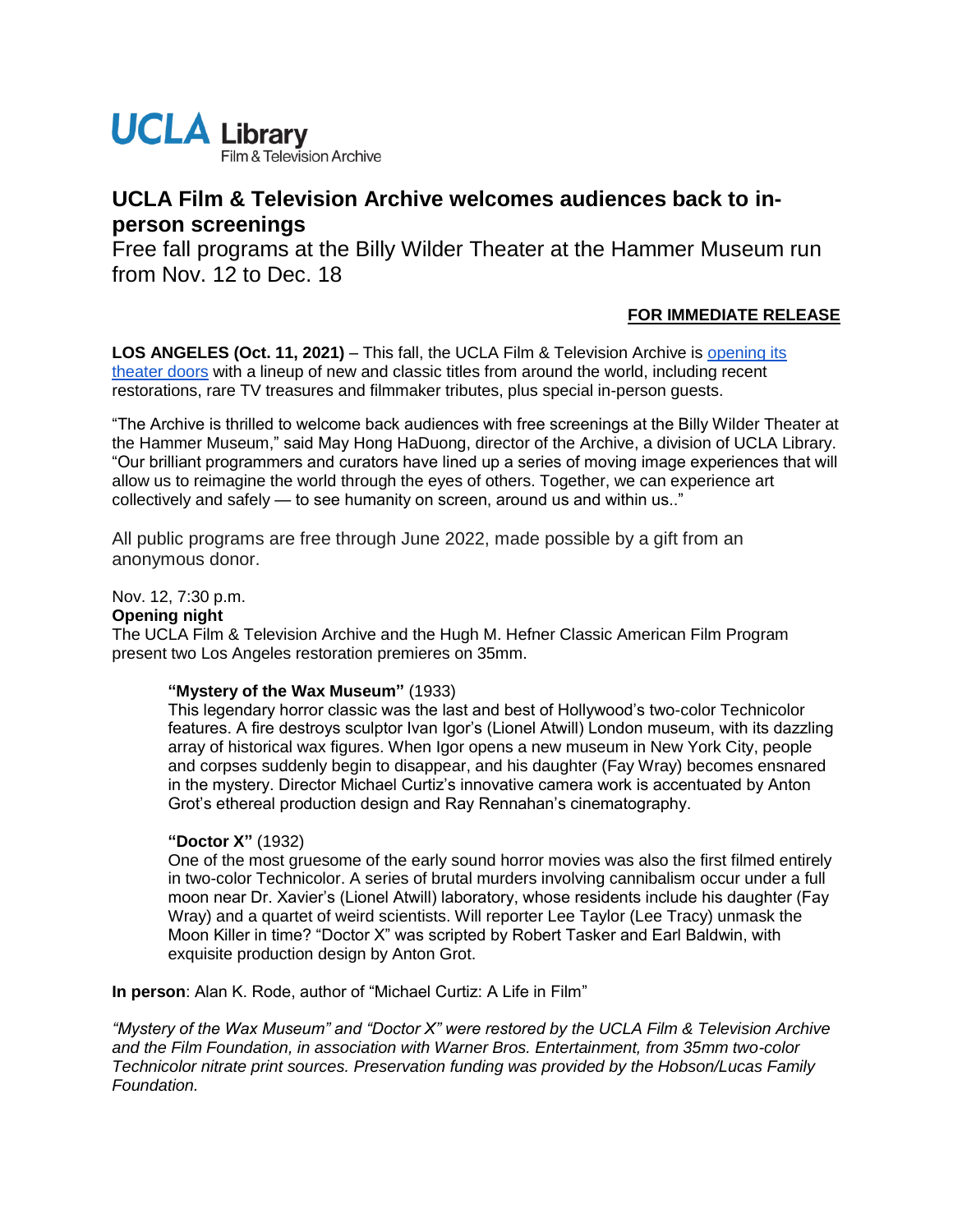The fall program continues through Dec. 18 with premieres of new restorations, favorites from the Archive's television collection, a spotlight on trailblazing cinematographer James Wong Howe and more.

## Nov. 13, 7:30 p.m.

#### **"Chameleon Street"** (1990) — Los Angeles restoration premiere

The sole directorial feature from Black writer-director-actor Wendell B. Harris Jr., "Chameleon Street" portrays the true story of Detroit-based con man William Douglas Street Jr., who posed as an Ivy League student, magazine reporter, gynecological surgeon and corporate lawyer in a legendary stint of socioeconomic ladder-climbing. The Archive is proud to present the Los Angeles theatrical premiere of this nearly lost masterstroke of independent Black cinema, which has been newly restored from the original camera negative by Arbelos Films.

## Nov. 19, 7:30 p.m.

## **"Ralph Story's Los Angeles": On the Move!**

Join historian Alison Martino of [Vintage Los Angeles](http://alisonmartino.com/) for a celebration of the beloved local television series "Ralph Story's Los Angeles," which ran from 1964 to 1970. The retrospective will feature rare excerpts and two complete episodes exploring the city through its unique and, in some instances, forgotten modes of transportation. Topics will include a detailed history of the 5-cent tram on the Venice boardwalk, a look at Pacific Electric Red Cars, a trip by boat through the Los Angeles sewers and more.

**In person**: Alison Martino of Vintage Los Angeles

*This event is made possible by the John H. Mitchell Television Programming Endowment.*

## Nov. 20, 7:30 p.m.

#### **"Careless Crime"** (Iran, 2020)

Iranian writer-director Shahram Mokri ("Fish & Cat," "Invasion") constructs an intricate cinematic puzzle that evokes the Cinema Rex tragedy, a 1978 act of arson that killed an estimated 420 moviegoers and sparked the Iranian revolution. Through long takes and a roving camera, Mokri weaves multiple storylines — an arsonist plot, a student film group screening, a film-within-a-film about a police investigation — into an enthralling, devastating portrait of a contemporary Iran seemingly trapped by its revolutionary history in an infinite loop of tragedy.

**In person:** Writer-director Shahram Mokri

*Special thanks to the Archive's community partner, the [Farhang Foundation.](https://farhang.org/)*

#### Dec. 4, 7:30 p.m.

# **Through the Lens of James Wong Howe**

One of the most widely sought-after cinematographers during Hollywood's Golden Age was Chinese-born American James Wong Howe, who is today considered one of the most innovative directors of photography of all time. Arguably the first to make use of deep focus photography, Howe was consistently at the vanguard of technological ideation. For the filmmakers whose visions he rendered possible, Howe's eye created a distinct richness. The Archive is proud to present two 35mm prints from our collection that highlight his masterful work.

#### **"Sweet Smell of Success"** (1957)

To execute the film's distinct nocturnal look, Howe modeled "Success" after photojournalist Weegee's uncompromising images of street-level life in New York City. On location for just a few short weeks in Manhattan, the crew shot between midnight and 6 a.m. to make use of the harsh lights of Times Square and Broadway. Howe's prowess in etching with shadow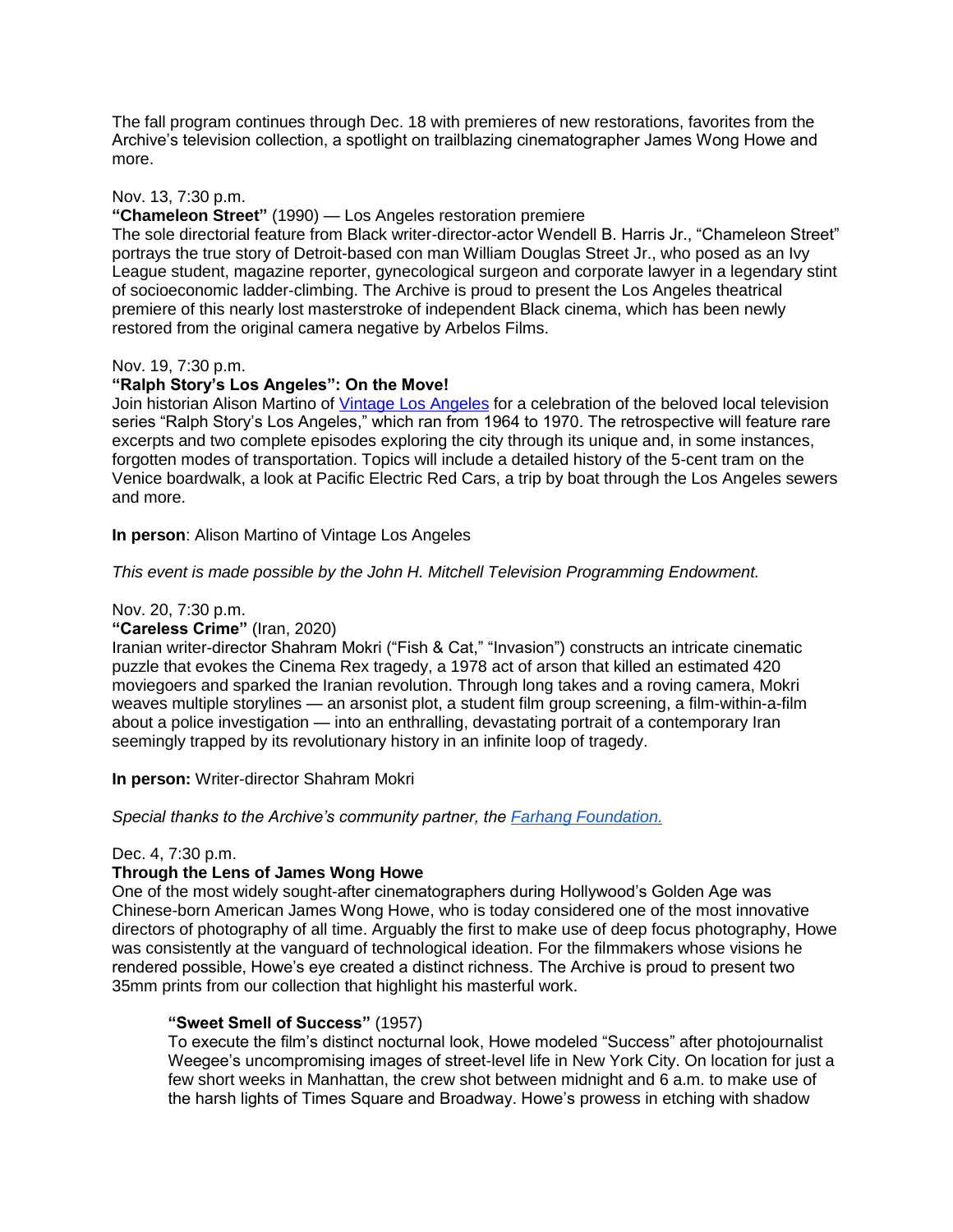adds a "crisp, threatening, noir-like" hardness that director Alexander Mackendrick was seeking for this biting satire.

#### **"Seconds"** (1966)

Character actor John Randolph plays Arthur Hamilton, a frustrated banker who undergoes a procedure that transforms him into the younger, fitter painter Tony Wilson (Rock Hudson) in this John Frankenheimer film. Every production detail gives "Seconds" its lingering, eerie sensibility. Often using multiple hand-held Arriflex cameras and various fisheye lenses to drastically distort the image, Howe realized the film's unique aesthetic in collaboration with art director Ted Haworth, whose labyrinthic, warped sets aid in attaining the film's unsettling, abstract mise-en-scène.

## Dec. 10, 7:30 p.m.

#### **"Sambizanga"** (Angola/France, 1972) — Los Angles restoration premiere

When a dockworker in an Angolan port city is arrested for attempting to organize his fellow laborers, his wife, Maria (Elisa Andrade), makes the arduous trek from their small village to plead for his release. Director and co-writer Sarah Maldoror's gripping adaptation of José Luandino Vieira's novella recounts the events preceding the armed struggle against Portuguese rule beginning in 1961.

**In person:** Annouchka de Andrade, daughter of Sarah Maldoror

## Dec. 11, 7:30 p.m.

## **Outfest UCLA Legacy Project presents:**

The Andrew J. Kuehn Jr. Foundation preservation premiere of director Jamie Babbit's short film "Stuck," along with her feature-length "But I'm a Cheerleader."

#### **"Stuck"** (2001)

Two aging lesbians in a long-term relationship get into a heated argument that leads to an unfortunate traffic accident deep in the California desert.

#### **"But I'm a Cheerleader"** (1999)

Now a venerated LGBTQ+ cult classic, this brilliant satire takes the heinous trend of gay conversion therapy and stretches it to hyperbolic heights. High schooler Megan Bloomfield (Natasha Lyonne) is more interested in listening to Melissa Etheridge than kissing boys, which spurs a panicked parental intervention and a road trip to True Directions. Bucking the film industry's "dead lesbian" trend, Babbit ushered in a new cutting-edge queer comedy for a generation in real need of a laugh.

#### **In person**: Director Jamie Babbit

#### Dec. 17, 7:30 p.m.

# **Playhouse 90: "Alas, Babylon"** (1960)

Broadcast two years before the Cuban missile crisis confronted the world with the dire possibility of a catastrophic thermonuclear war, this prime-time network television drama offered viewers a shockingly realistic look at the potential horrors of the atomic age. Narrated with solemn resignation by noir veteran Dana Andrews, the controversial production won critical praise and condemnation for daring to portray the tragic aftermath of a major nuclear conflict with the U.S.S.R.

*This event is made possible by the John H. Mitchell Television Programming Endowment.*

Dec. 18, 7:30 p.m. "**The Red Shoes"** (U.K., 1948)